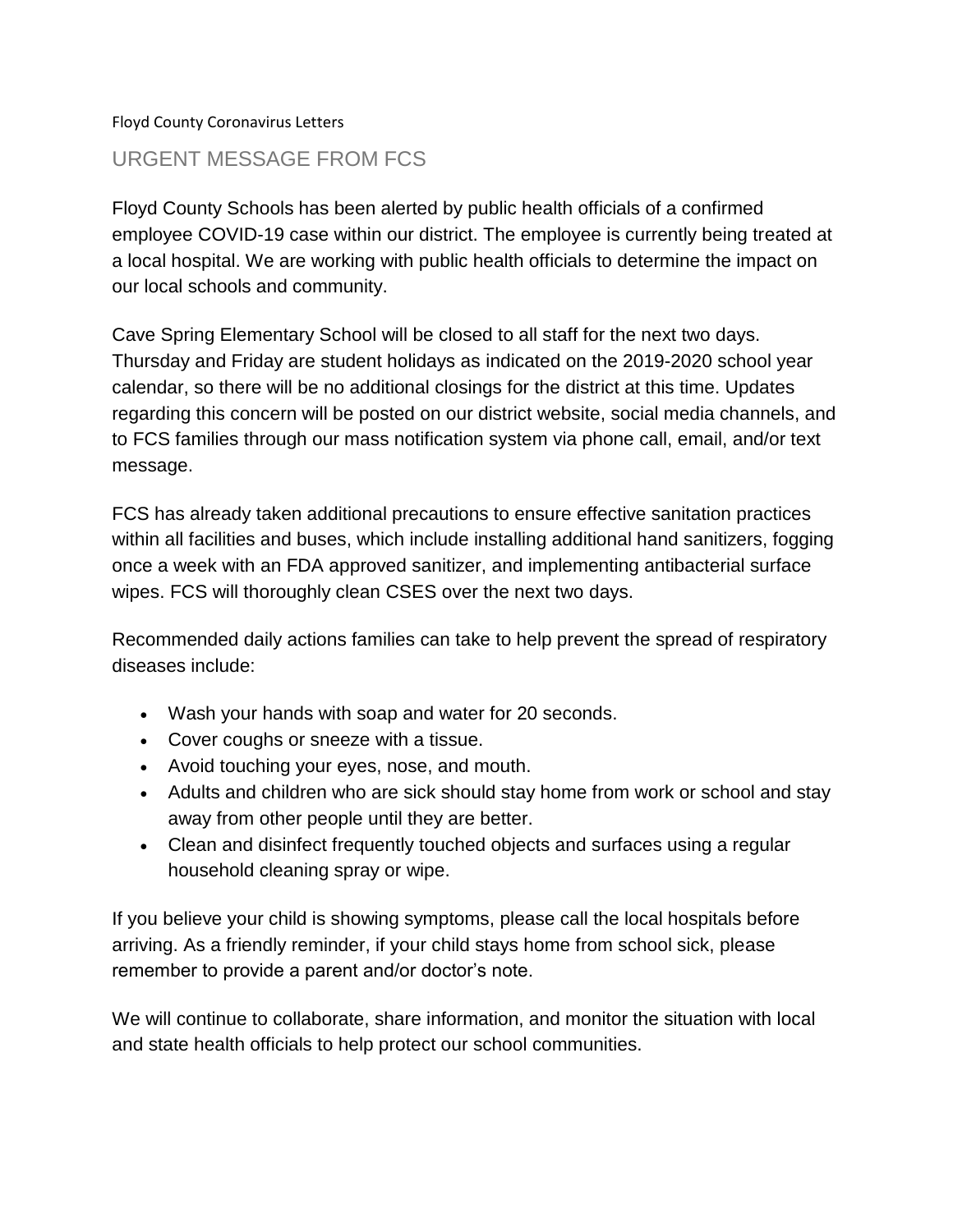# Second FCS Employee Confirmed with COVID-19 (3/16/20)

Floyd County public health officials have notified Floyd County Schools (FCS) that an employee who serves both Alto Park Elementary and Cave Spring Elementary has been confirmed to have COVID-19 and is currently in self-quarantine. It is important to note that this employee may have come into contact with teachers and students while in attendance at the 5th grade FCS Quiz Bowl event last Tuesday at the Krannert Center at Berry College.

All FCS schools have been closed to staff and students, with the exception of central office staff and custodians since last Thursday. In accordance with newly issued federal guidance and Governor Kemp's signed Executive Order, Floyd County Schools will remain closed for all students through Tuesday, March 31st with current plans of classes resuming Wednesday, April 1st.

FCS has already taken additional precautions to ensure effective sanitation practices within all facilities and buses, which included installing additional hand sanitizers, fogging once a week with an FDA approved sanitizer, and implementing antibacterial surface wipes.

Recommended daily actions families can take to help prevent the spread of respiratory diseases include:

- Wash your hands with soap and water for 20 seconds.
- Cover coughs or sneeze with a tissue.
- Avoid touching your eyes, nose, and mouth.
- Adults and children who are sick should stay home from work or school and stay away from other people until they are better.
- Clean and disinfect frequently touched objects and surfaces using a regular household cleaning spray or wipe.

We ask that our staff and families continue to follow the COVID-19 guidelines as shared by [dph.georgia.gov](https://dph.georgia.gov/) and [cdc.gov](https://www.cdc.gov/) including monitoring you and your child's health for fever and symptoms of respiratory illness including a runny nose, cough and/or shortness of breath. Please call your local health provider for assistance if these symptoms occur.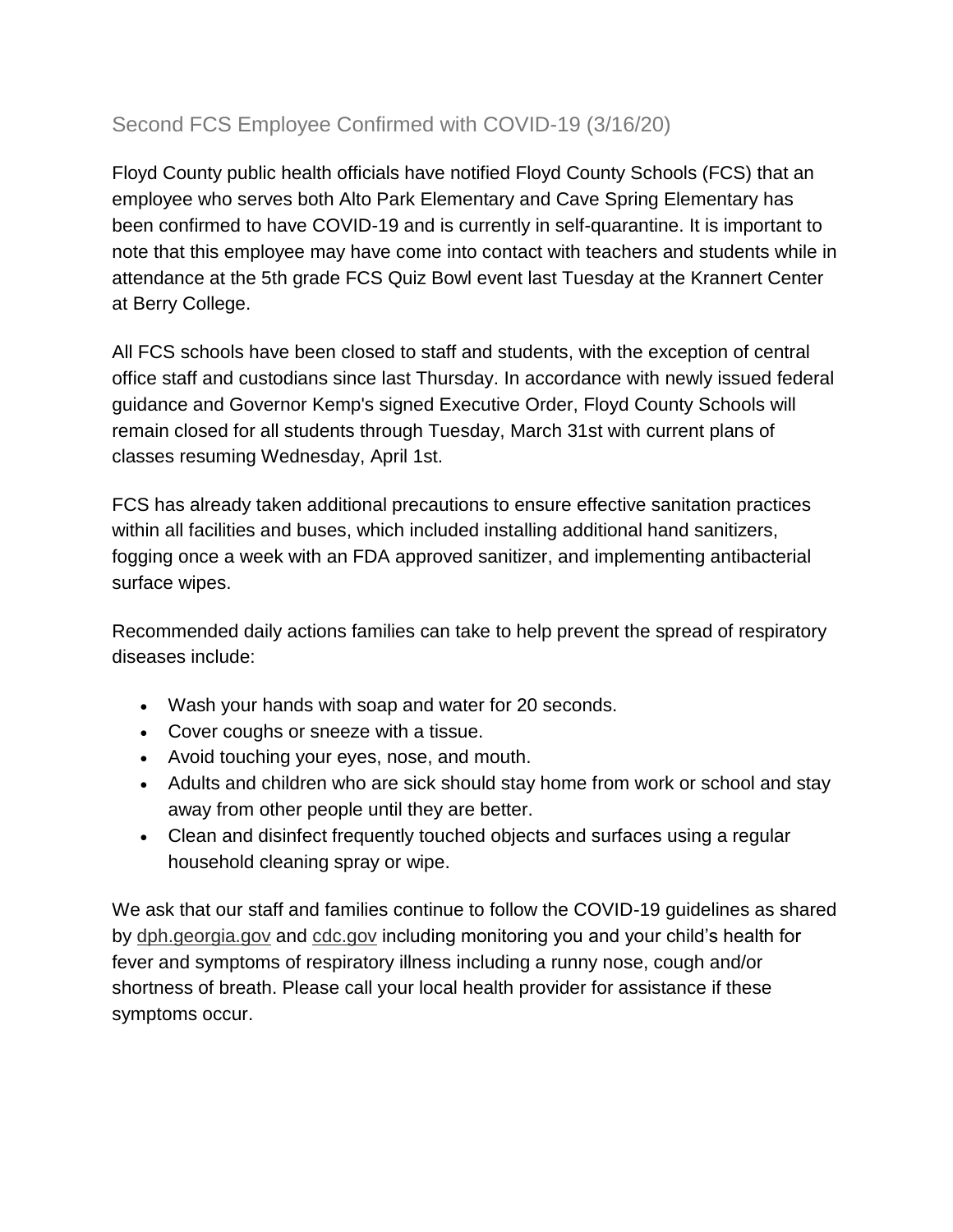Updates regarding this concern will be posted on our district website, social media channels, and to FCS families through our mass notification system via phone call, email, and/or text message.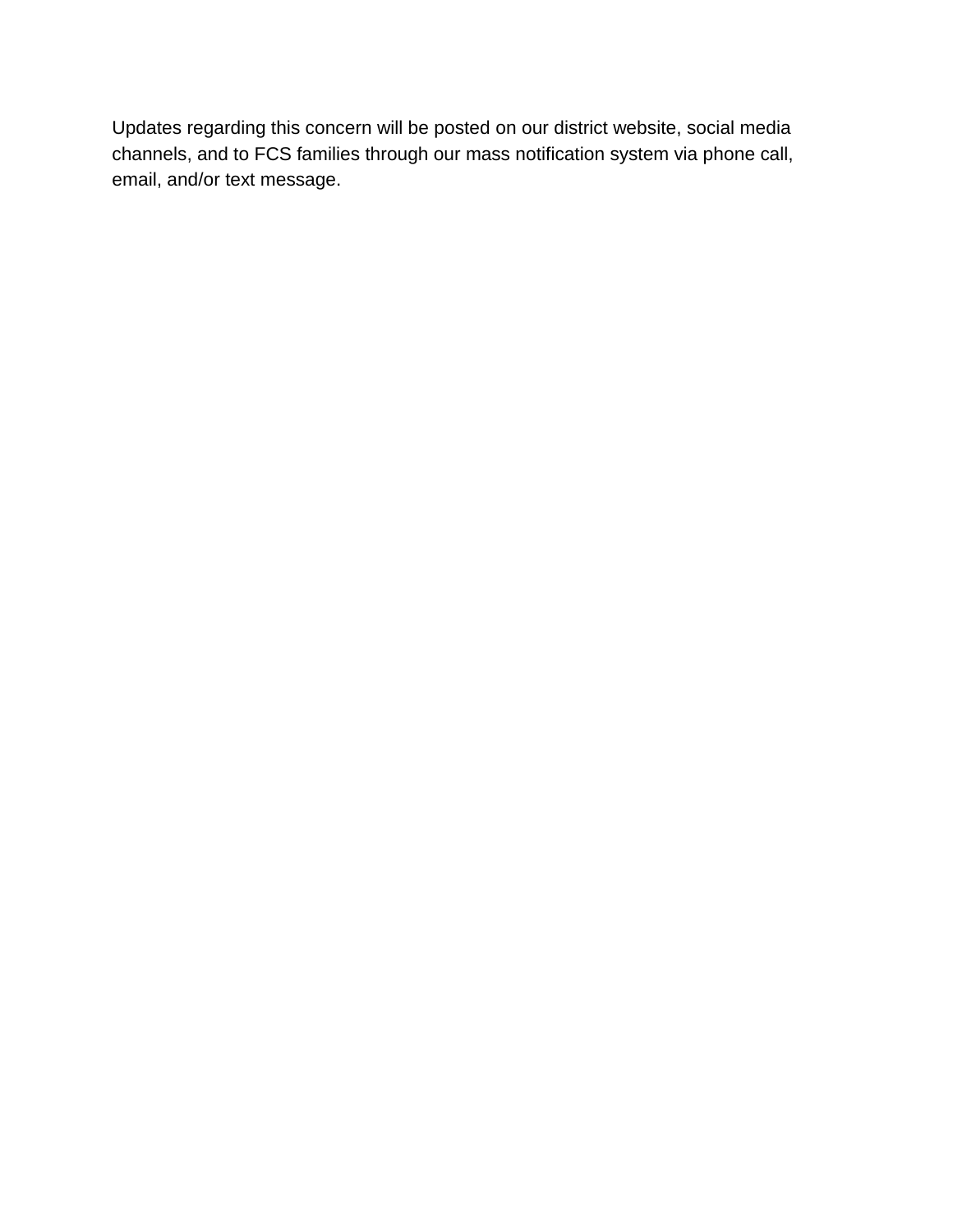Newton County Coronavirus Letters

#### **NCSS Notified that Employee Diagnosed With COVID-19** Posted on 03/15/2020

On Sunday, March 15, the Gwinnett-Newton-Rockdale Department of Health notified Newton County School System officials that an employee of the district who works at the Newton County Theme School was diagnosed with coronavirus, otherwise known as COVID-19.

The Health Department is conducting an investigation and is working to identify close contacts of the employee and take every precaution necessary to ensure the health and safety of those individuals. The health department encourages individuals to stay home if you are ill and contact your doctor or health professional for more directions. It is also important that students remain home during the school closure to reduce the chance of coming in contact with individuals who are ill. We ask that all stakeholders—students, employees, parents and community members to please follow COVID-19 guidance as emphasized by local, state and national health care providers.

Per our previous announcement, all schools are closed effective Monday, March 16 indefinitely. Schools and school buses will be thoroughly cleaned and disinfected during the school closure.

We will continue to post updates on our COVID-19 website and will communicate additional information with families and employees as it becomes available. Thank you.

### **NCSS Informed of Second Employee Testing Positive for COVID 19**

Posted on 03/18/2020

The Gwinnett-Newton-Rockdale Health Department has notified the Newton County School System (NCSS) that a second employee of the district, who works at Clements Middle School, has tested positive for COVID-19. According to the health department, this employee did not begin exhibiting symptoms until after schools were closed. Because this individual was not present in any of our buildings and did not have any contact with students or staff at the onset of symptoms the Health Department has informed us that the risk of transmission is extremely low for our students and staff.

NCSS understands that students, parents, and employees are very concerned about exposure to COVID-19; however, school system employees are unable to answer questions about the identity of either one of our two school employees who have tested positive for COVID-19, nor can we answer health related questions regarding the virus.

If you believe you are experiencing symptoms of COVID-19 or have been exposed to the virus, per the recommendations of the Centers for Disease Control and Prevention, follow the guidance of your healthcare provider and local health department. For additional information you may also contact the State of Georgia's new COVID-19 hotline at 844-442-2681.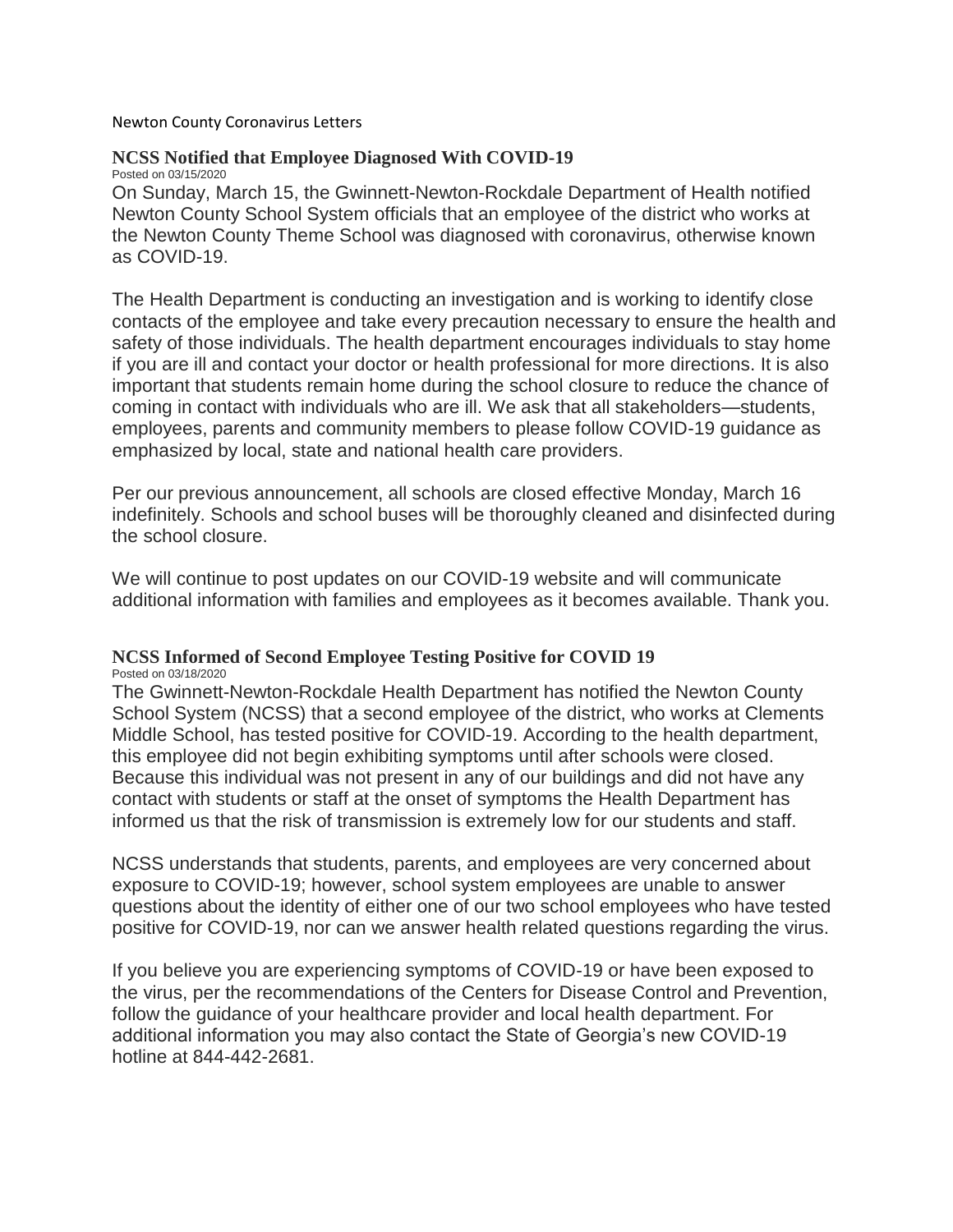

 Dr. Brian Otott *Superintendent*

Engage. Inspire. Prepare.

March 16, 2020

Dear Shelton Elementary School Families,

This letter is to inform you that today the Department of Public Health (DPH) notified us they have confirmed an employee at Shelton Elementary School has contracted the COVID-19 coronavirus. The health of our students and staff is our highest concern, and as Shelton Elementary and all other Paulding County schools are closed at this time, we will be conducting a thorough cleaning of the facility using a commercial virucide disinfectant. This will be an additional step to the ongoing disinfecting/sanitizing taking place in all Paulding County schools and buses during the closure. We want you to know that over the last several weeks the school district's COVID-19 Task Force has been planning for this scenario and has initiated steps that follow DPH and state Department of Education guidance for a confirmed case in a school.

The Centers for Disease Control and Prevention (CDC) and the DPH believe that most people will not develop serious illness, but advise that everyone should operate under the assumption that there is COVID-19 transmission in our community already and that we all need to remain vigilant. We can help prevent the spread of the virus by practicing basic but essential preventive hygiene, especially diligent hand-washing, covering coughs and sneezes, and social distancing. **However, if you or your child should experience symptoms, especially respiratory symptoms, the Department of Public Health advises that you should immediately contact your local health care provider.** Your physician or pediatrician will be able to provide the best health care advice.

Privacy laws prohibit us from sharing details of this specific case. Our Task Force will continue to monitor developments closely and update our community. Please continue to check the school district's COVID-19 Coronavirus Updates Web site for information at [www.paulding.k12.ga.us,](http://www.paulding.k12.ga.us/) or from the link you can find on your school Web site.

Thank you for your support, and please stay tuned for further updates.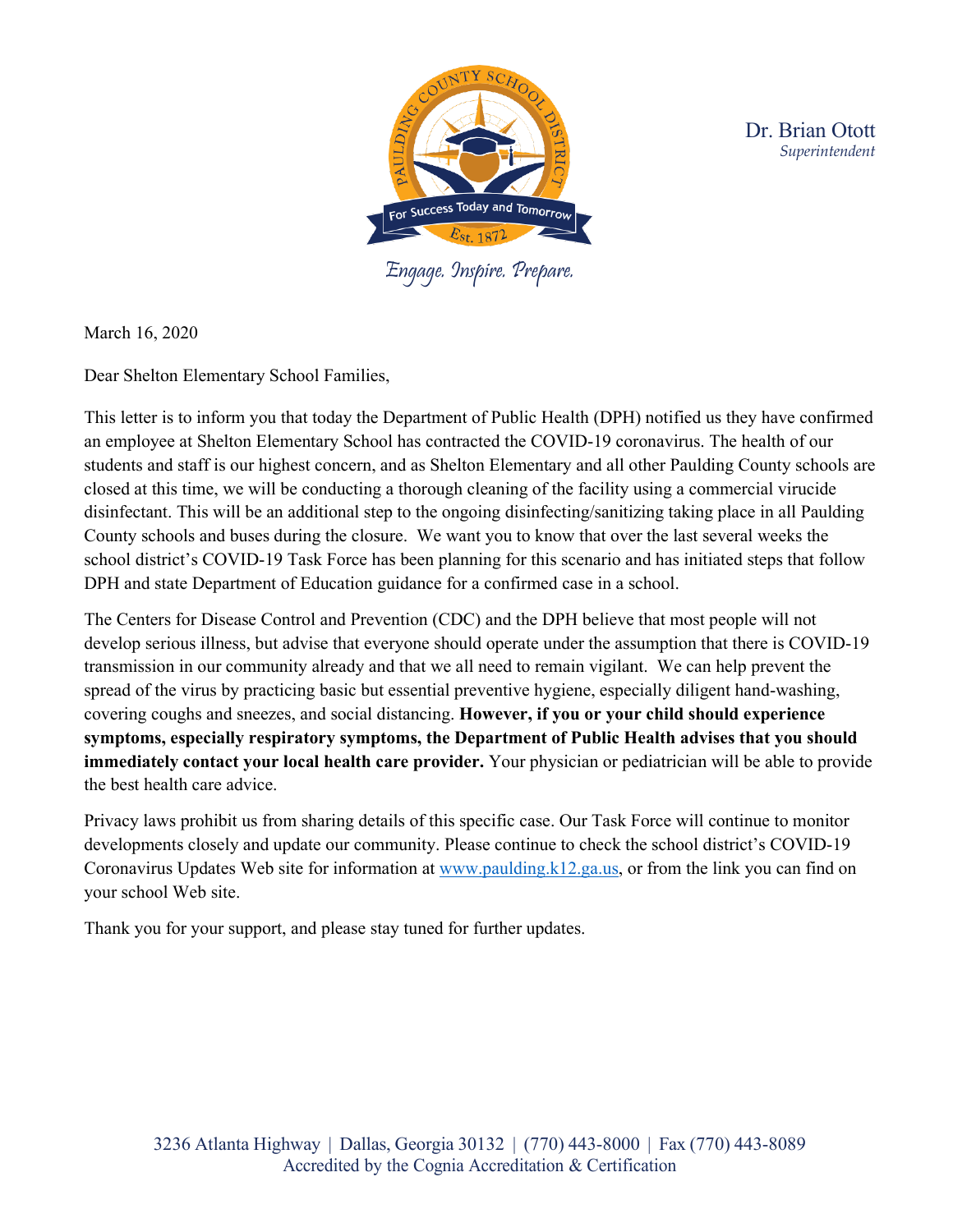

# **For Immediate Release**

March 9, 2020

**For More Information Contact** Brian Noyes or Shumuriel Ratliff, FCS Communications 470-254-6830 or [communications@fultonschools.org](mailto:communications@fultonschools.org)

# **FCS Coronavirus Update 4:30 p.m.**

On Monday, March 9, Fulton County Schools was notified by the Fulton County Department of Health that an employee was diagnosed with coronavirus, otherwise known as COVID-19. This employee is a teacher at Bear Creek Middle School and Woodland Middle School in the cities of Fairburn and East Point, respectively.

The employee felt ill on Friday, March 6, and was subsequently admitted to a local hospital. Fulton County Schools is not sharing which hospital and can not legally disclose the employee's health condition. The school district is in the process of providing the Department of Health with a list of students and staff members that the employee may have had contact with so that health department staff can follow up.

Based on concerns of possible exposure, the schools were immediately dismissed today and all students and staff were sent home. Creekside High School also has been closed due to its close proximity to Bear Creek Middle School and the sharing of several staff members between the schools. A number of families also have students who attend both schools. Tomorrow, March 10, the entire school system – all FCS schools and administrative offices – will be closed. This allows for cleaning and disinfection of all schools as well as for district officials to conduct a risk assessment for the entire school system. A decision about the length of the closing and next steps will be announced tomorrow by 5 p.m.

The district will continue to post updates on its COVID-19 website at [www.fultonschools.org/coronavirus](https://nam03.safelinks.protection.outlook.com/?url=http%3A%2F%2Fr20.rs6.net%2Ftn.jsp%3Ff%3D001ydEsfSlCDlSb_SEDw6AEKo42jGHGlAC6SI5ir1f0qQzixEuvlI0INCLS8o-sCzyf9onfvMzKy7Aa9HUGikoZRRuR3LBPGShuJBbMxl2olGmcwfqufQvtjRPEfZPvDjyWqSD9joEHaCUWG9nCh_BN02pxS7dgNdW-BrfUIlUSyHA%3D%26c%3DNVTMWKAa0KEtRbvX10IflwJ2Al6ir4TCnxmohzG_mDaf_uPq6LJOJA%3D%3D%26ch%3DEU2GV2KspaezmjQUGwTOy_nEBAR6a9VQxzn3lo74Mx6I6_RvDFqivQ%3D%3D&data=02%7C01%7Chilllw%40fultonschools.org%7Ca8d78f031d494b7622b408d7c468b319%7C0cdcb19881694b70ba9fda7e3ba700c2%7C1%7C0%7C637193826275271924&sdata=u%2BJAGf31gLctT%2FVXYsoCNAI68F3bXVSm31TsnJWMvdE%3D&reserved=0) and will communicate additional information with families and employees as it becomes available.

Meanwhile, Fulton County Schools asks that all stakeholders – students, employees, parents and community members – follow COVID-19 guidance as emphasized by local, state and national health care providers.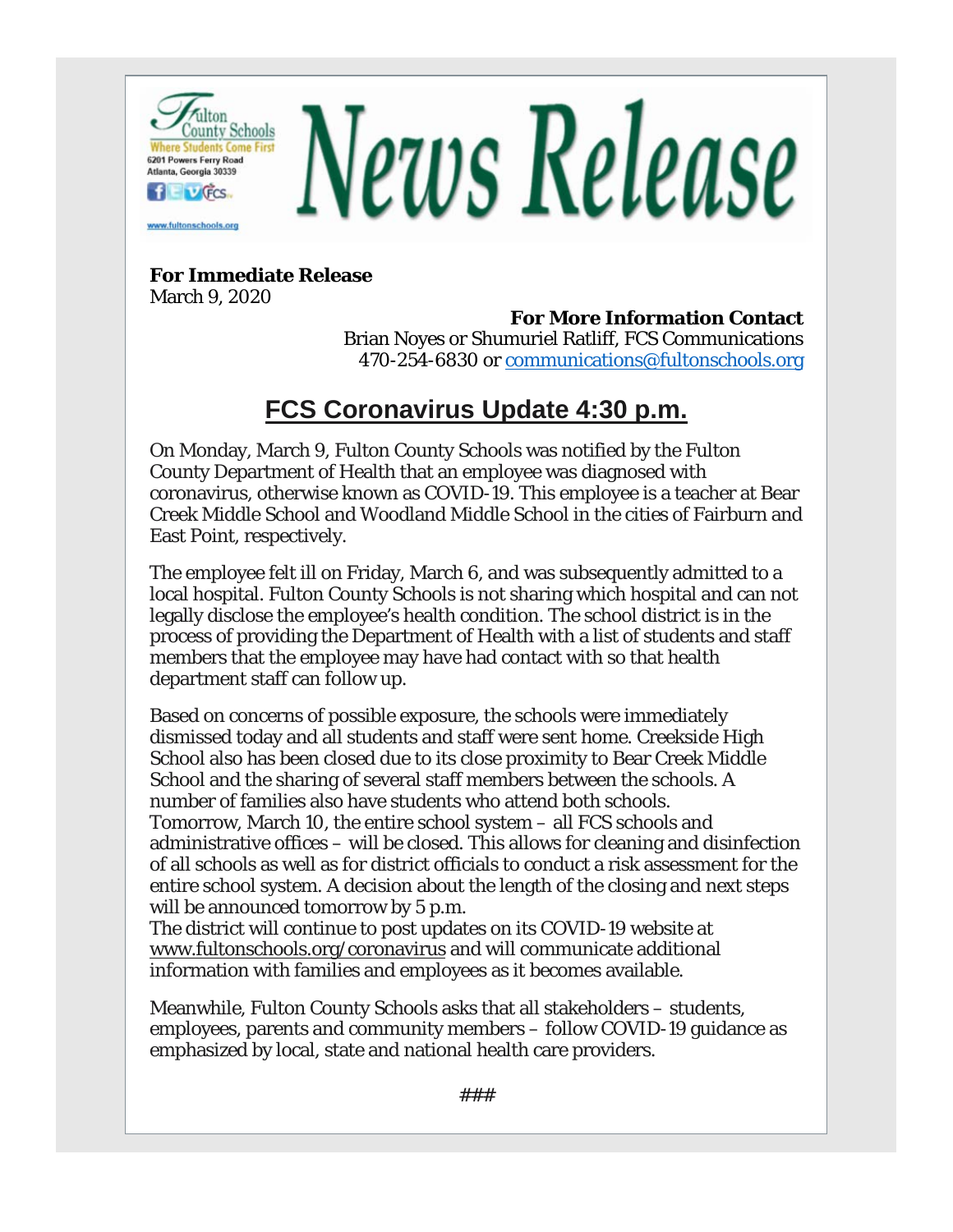**About the Fulton County School System.** The Fulton County School System is the fourth largest school system in Georgia. More than 93,500 students attend 106 schools in the cities of Alpharetta, Chattahoochee Hills, College Park, East Point, Fairburn, Hapeville, Johns Creek, Milton, Mountain Park, Palmetto, Roswell, Sandy Springs, South Fulton, and Union City.

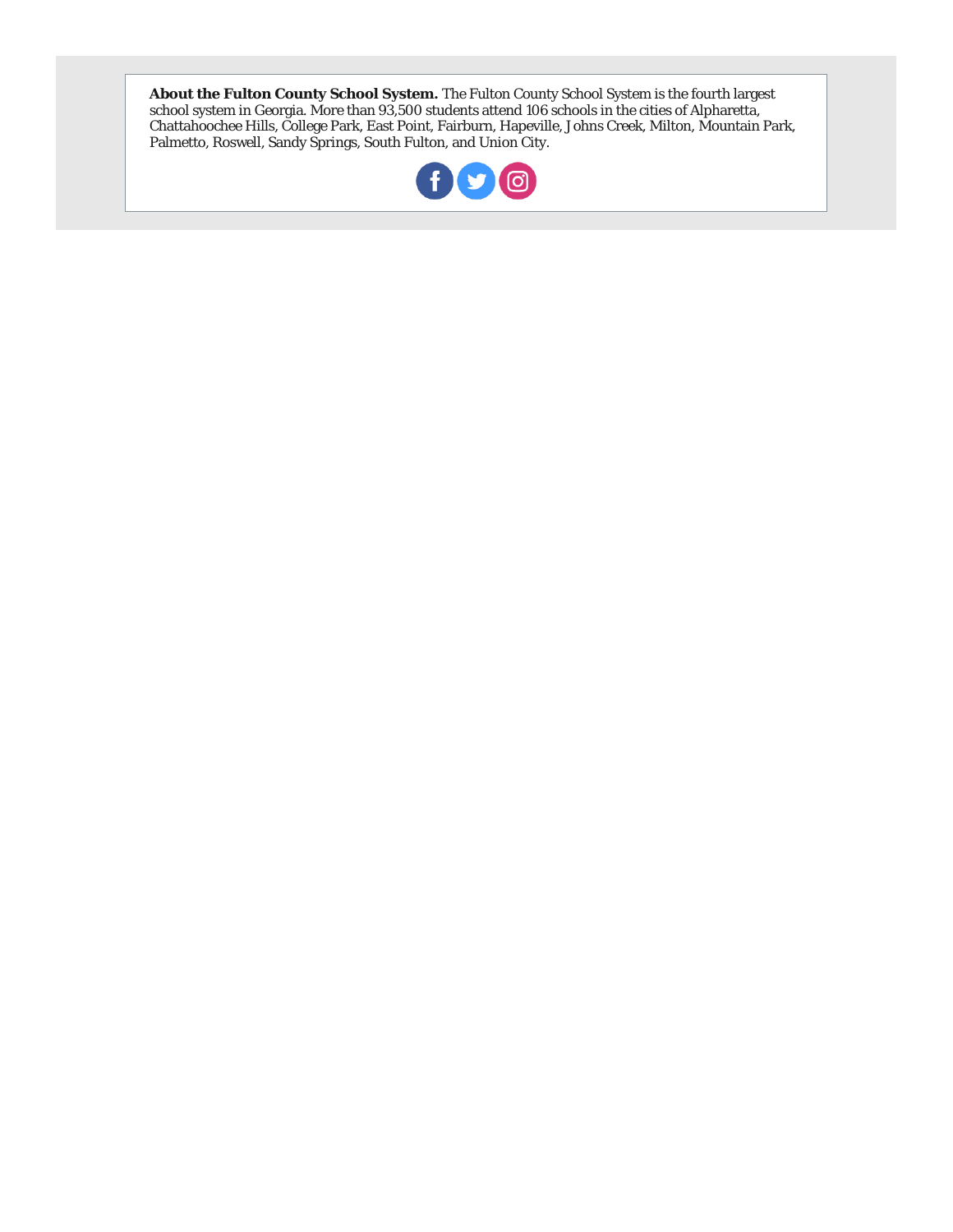

#### Brian P. Kemp, Governor

Frank W. Berry, Commissioner

2 Peachtree Street, NW | Atlanta, GA 30303-3159 | 404-656-4507 | www.dch.georgia.gov

March 17, 2020

 $\overline{2}$ .

Dear Medicaid/PeachCare for Kids Providers:

In response to the COVID-19 State of Emergency, the Department of Community Health is waiving certain policies related to telehealth/telemedicine to support the use of telehealth in diagnosis and treatment. This is in response to the viral pandemic and to provide continuity of services and treatment with reduced risk of exposure to Medicaid/PeachCare for Kids members and providers.

Expansion of the use of telehealth will be supported in the following manner:

- 1. Waving the telehealth services originating site limitations. Originating sites are listed below.
	- Allowing telehealth services to be provided by the following modalities:
		- Telephone communication  $\bullet$
		- Use of webcam or other audio and video technology
		- Video cell phone communication

Originating sites include the following:

- Physician and Practitioner's Offices
- Hospitals
- Rural Health Clinics
- Federally Qualified Health Centers
- Hospital-based or CAH based Renal Dialysis Centers (Independent Renal Dialysis Facilities are not eligible originating sites)
- Skilled Nursing Facilities (SNFs)  $\bullet$
- Local Education Authorities
- County Boards of Health
- Community Mental Health Centers
- A mobile stroke unit (only for purposes of diagnosis, evaluation, or treatment of symptoms of an acute stroke)
- The home of a Medicaid/PeachCare for Kids member
- **Emergency Medical Services Ambulance**  $\bullet$
- Pharmacies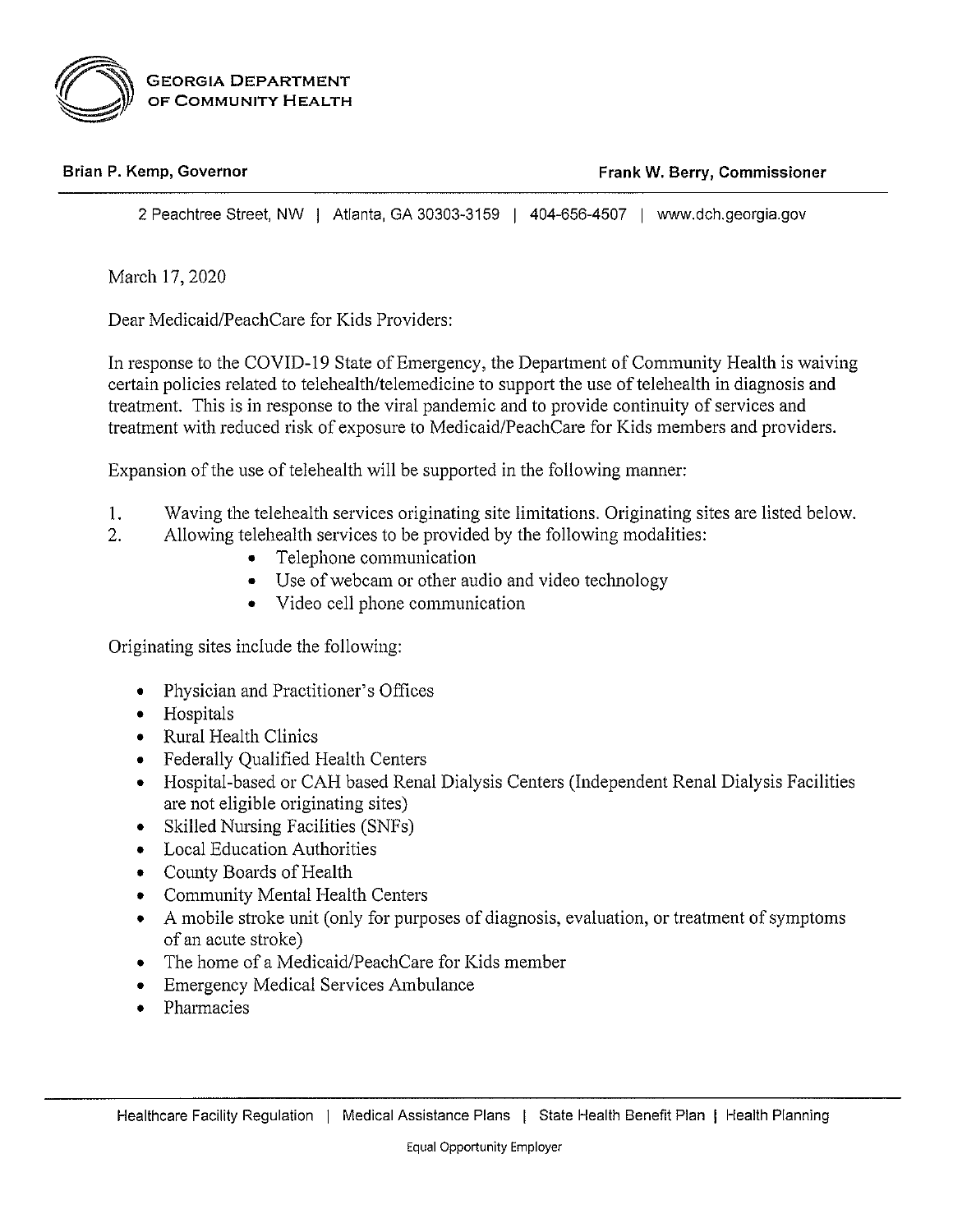

During the period of COVID-19 emergency response, providers should make a good faith effort to ensure that communication is secure and that HIPPA requirements are met for the privacy and confidentiality of Medicaid/PeachCare for Kids members.

This banner notification is to inform ALL Medicaid/PeachCare for Kids Providers that the Department will allow telehealth services under the following guidance:

- All services must be deemed medically necessary;
- Providers must comply with the provisions outlined in the Telehealth Manual posted on GAMMIS;
- The patient must initiate the service and provide consent to be treated virtually, and the  $\bullet$ consent must be documented in the medical record with date, time and consenting/responsible party before initiation of the service;
- The codes that will be billed must be identified as "telehealth services" by utilizing a telehealth Place of Service (POS) code and/or a telehealth modifier (e.g., GT). For example, evaluation and management (E/M) codes must have a telehealth Place of Service (POS) code. Other codes may have a modifier. The codes and modifiers are identified in the Telehealth Guidance which is located on the GAMMIS website. Providers may locate the Telehealth Guidance manual by accessing the following link: www.mmis.georgia.gov. Select the "Provider Information" tab, then select "Provider Manuals." Scroll down to locate the Telehealth/Telemedicine manual; and
- Qualified healthcare providers must continue to comply with state telehealth laws and regulations, including professional licensure, scope of practice, standards of care, patient consent and other payment requirements for Medicaid members.

### Home and Community Based Waiver Service Providers:

For Home and Community Based Waiver Providers, initial and annual assessments as well as Level of Care Determinations may be performed via telehealth in lieu of face to face visits. Case management services, nurse supervisory visits, and assessments for home care admissions may also be provided via telehealth.

DCH is reviewing all category of service codes for additional codes that can be included in telehealth reimbursement. MMIS will be modified to include new codes following DCH review. We will post additional information as needed.